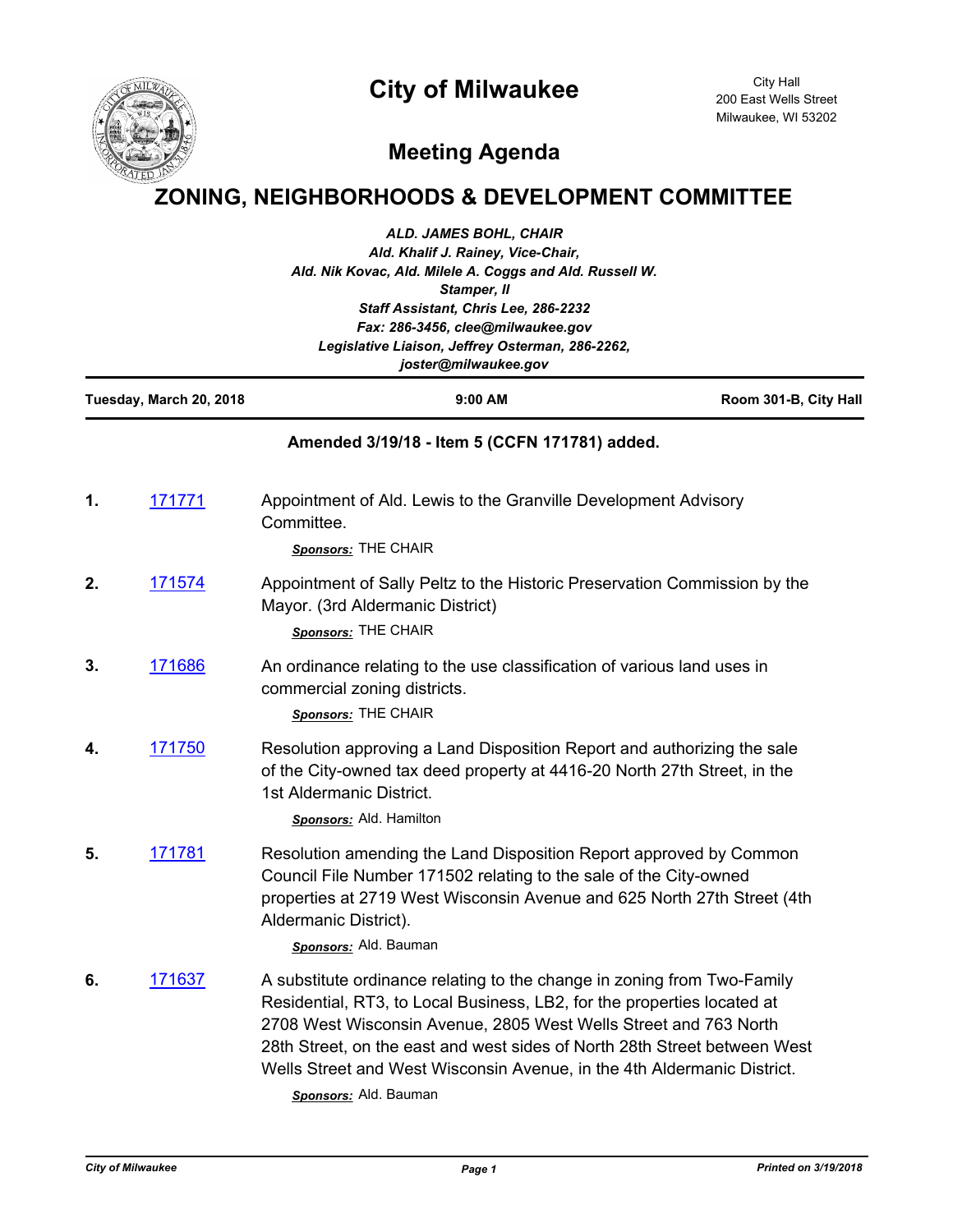| 7.        | 170508 | A substitute ordinance relating to the change in zoning from Two-Family<br>Residential, RT4, to a Detailed Planned Development, DPD, known as St.<br>Rita Square for a senior living facility and church on the north side of East<br>Pleasant Street between North Cass Street and North Van Buren Street, in<br>the 3rd Aldermanic District.<br>Sponsors: Ald. Kovac                                                                                                             |  |  |
|-----------|--------|------------------------------------------------------------------------------------------------------------------------------------------------------------------------------------------------------------------------------------------------------------------------------------------------------------------------------------------------------------------------------------------------------------------------------------------------------------------------------------|--|--|
| 8.        | 171208 | Resolution approving a final Certified Survey Map for land located on the<br>north side of East Pleasant Street and the west side of North Cass Street<br>to combine seven parcels into one parcel and to dedicate land for public<br>alley purposes, in the 3rd Aldermanic District.<br>Sponsors: THE CHAIR                                                                                                                                                                       |  |  |
| 9.        | 171628 | Substitute resolution relating to a Minor Modification to the Detailed<br>Planned Development known as 1st and Greenfield (Freshwater Plaza) -<br>Phase 1 to allow window signage for the mixed-use building located at<br>1314 South 1st Street, on the east side of South 1st Street, north of East<br>Greenfield Avenue, in the 12th Aldermanic District.<br>Sponsors: Ald. Perez                                                                                               |  |  |
| 10.       | 171611 | Substitute resolution relating to a Minor Modification to the Detailed<br>Planned Development known as St. Ann Center for Intergenerational Care<br>to approve the design of a small building addition and an outdoor band<br>shell on the site located at 2450 West North Avenue, in the block bounded<br>by West Meinecke Avenue, West Medford Avenue, North 24th Street, West<br>North Avenue and North 25th Street, in the 15th Aldermanic District.<br>Sponsors: Ald. Stamper |  |  |
| 11.       | 171736 | An ordinance relating to the issuance of citations for illegal dumping.                                                                                                                                                                                                                                                                                                                                                                                                            |  |  |
|           |        | Sponsors: Ald. Coggs                                                                                                                                                                                                                                                                                                                                                                                                                                                               |  |  |
| 9:30 A.M. |        |                                                                                                                                                                                                                                                                                                                                                                                                                                                                                    |  |  |
| 12.       | 171755 | Communication from the Department of City Development relating to the<br>Anti-Displacement Plan for the Neighborhoods Surrounding Downtown<br>Milwaukee.<br>Sponsors: Ald. Bohl                                                                                                                                                                                                                                                                                                    |  |  |

**This meeting will be webcast live at www.milwaukee.gov/channel25.**